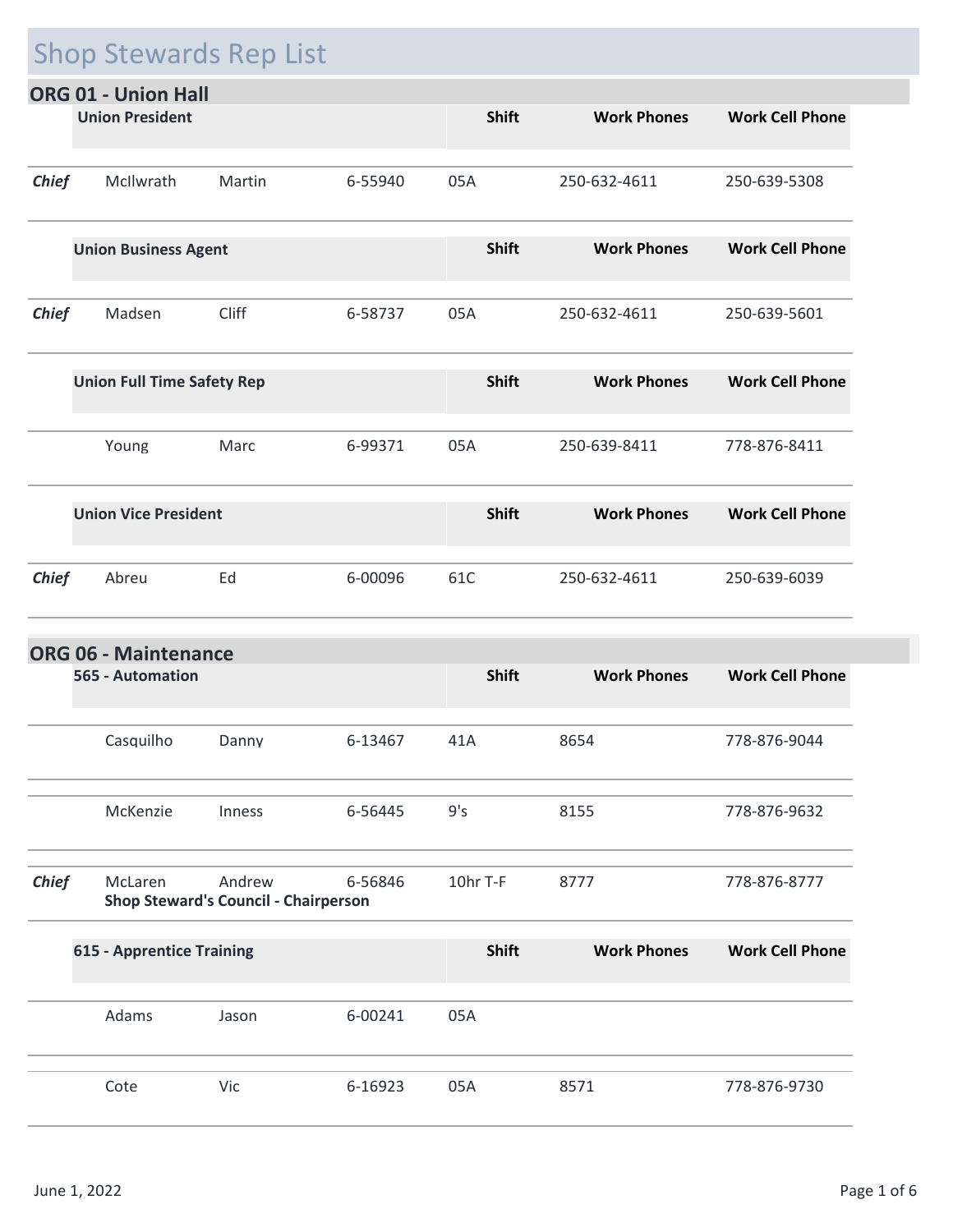|              | <b>633 - Garage Production Support</b> |            |         | <b>Shift</b> | <b>Work Phones</b> | <b>Work Cell Phone</b> |
|--------------|----------------------------------------|------------|---------|--------------|--------------------|------------------------|
| <b>Chief</b> | <b>Bizarro</b>                         | Rick       | 6-07028 | 34A          | 8186               | 250-639-1594           |
|              | Bovingdon                              | Bill       | 6-08818 | 37C          | 8149               |                        |
|              | Bye                                    | Curtis     | 6-11826 | 37A          | 8149               |                        |
|              | <b>ORG 08 - Plant Services</b>         |            |         |              |                    | <b>Work Cell Phone</b> |
|              | 702 - Railway & Shipping               |            |         | <b>Shift</b> | <b>Work Phones</b> |                        |
|              | Silveira                               | Ed         | 6-83149 | 37A          | 8553               |                        |
|              | 704 - Terminal Wharf #1                |            |         | Shift        | <b>Work Phones</b> | <b>Work Cell Phone</b> |
|              | Abreu                                  | Reece      | 5-14476 | 34B          |                    |                        |
| <b>Chief</b> | Maag                                   | Herbert    | 6-58421 | 61C          | 8553               |                        |
|              | Szmata                                 | Mike       | 6-88856 | 61A          | 8553               | 250-407-2127           |
|              | 710 - Conveyor Operations              |            |         | <b>Shift</b> | <b>Work Phones</b> | <b>Work Cell Phone</b> |
|              | Pacheco                                | John       | 6-69034 | 37C          | 8151               |                        |
|              | 726 - Utilities                        |            |         | Shift        | <b>Work Phones</b> | <b>Work Cell Phone</b> |
|              | <b>Buick</b>                           | Ian (John) | 6-11219 | 61A          | 8230               | 778-876-9412           |
|              | Langegger                              | Michael    | 6-49599 | 61B          | 8491               | 250-639-0453           |
|              | 733 - Gas Treatment Centre             |            |         | Shift        | <b>Work Phones</b> | <b>Work Cell Phone</b> |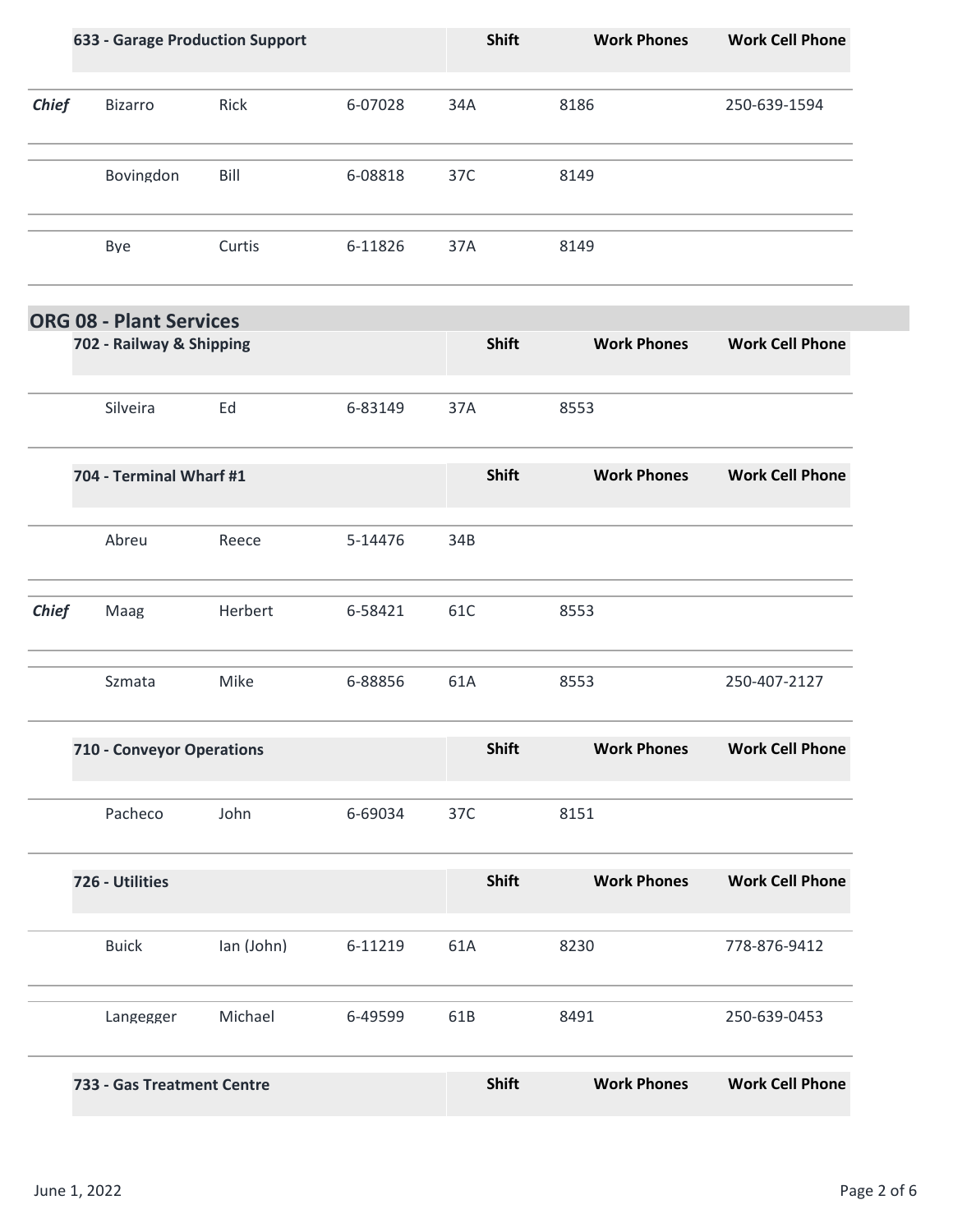| McAllister                        | Raegen   | 6-53849                                                | 61B          | 8151               |                        |
|-----------------------------------|----------|--------------------------------------------------------|--------------|--------------------|------------------------|
| Monk                              | Jim      | 6-63632                                                | 61C          | 8473               |                        |
|                                   |          | ORG 10 - Anode Paste Plant & Coke Calcining Operations |              |                    |                        |
| 835 - Anode Paste Plant           |          |                                                        | <b>Shift</b> | <b>Work Phones</b> | <b>Work Cell Phone</b> |
| Algor                             | Sydney   | 5-15004                                                | 61           |                    |                        |
| Whelan                            | Terry    | 5-09547                                                | 27A          | 8436               | 250-639-0158           |
| <b>ORG 10 - Reduction</b>         |          |                                                        |              |                    |                        |
| <b>140 - Reduction Operations</b> |          |                                                        | Shift        | <b>Work Phones</b> | <b>Work Cell Phone</b> |
| Besler                            | David    | 5-15105                                                | 34B          |                    |                        |
| Brown                             | David    | 6-10201                                                | 34A          | 8151               | 250-407-2402           |
| Carreiro                          | Justin   | 5-15351                                                | 37A          | 250-407-2057       |                        |
| Goncalves                         | Carlos   | 5-07745                                                | 34B          |                    | 250-639-0955           |
| Jenster                           | Steven   | 5-14528                                                | 34D          |                    |                        |
| Jones                             | Mitchell | 5-14504                                                | 34D          | 8151               |                        |
| Laderoute                         | Norman   | 5-07749                                                | 34B          | 8436               |                        |
| McGinlay                          | Scott    | 6-55535                                                | 34C          | 8712               | 250-407-2302           |
| Monsen                            | Eldon    | 5-11022                                                | 34A          | 8436               |                        |
|                                   |          |                                                        |              |                    |                        |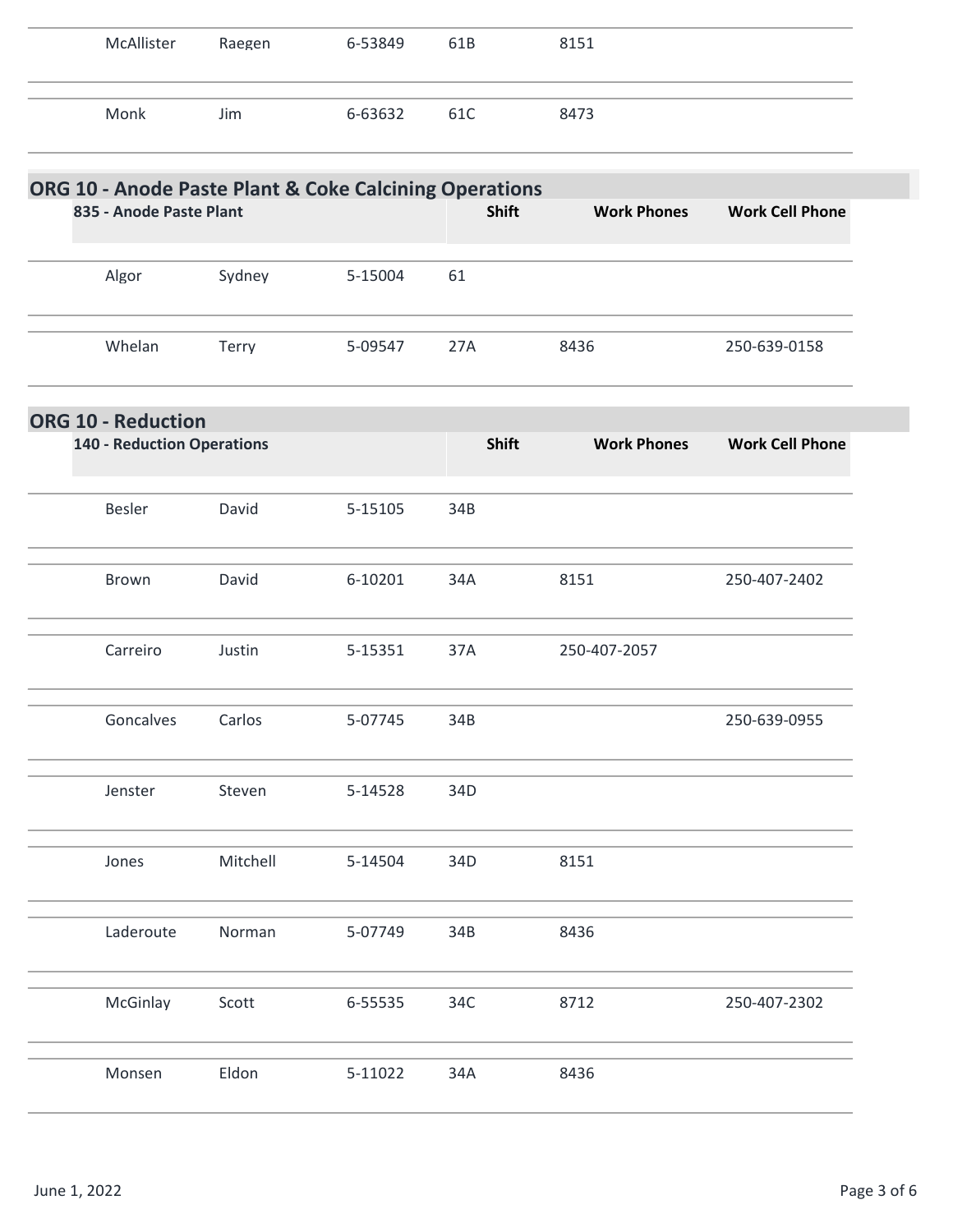|              | Runions                         | Zachery | 5-15034 | 34C          |                    |                        |
|--------------|---------------------------------|---------|---------|--------------|--------------------|------------------------|
|              | Stonehocker                     | Val     | 5-11040 | 34A          | 8712               | 250-639-6239           |
|              | Sutherland                      | Mike    | 6-88441 | 34B          | 8151               |                        |
|              | Turner                          | Loren   | 6-91978 | 34A          | 8212               |                        |
|              | White                           | Leon    | 5-14708 | 37A          |                    |                        |
|              | Wilcox                          | Jeffrey | 5-11524 | 34A          | 8212               |                        |
|              | Wilson                          | Mike    | 5-14498 | 34B          | 8151               |                        |
|              | 643 - PTA (Crane) Maintenance   |         |         | Shift        | <b>Work Phones</b> | <b>Work Cell Phone</b> |
|              | Lippert                         | Jason   | 5-13933 | 34C          |                    | 778-876-9733           |
| <b>Chief</b> | Watt                            | Geoff   | 5-08413 | 37A/B        |                    | 250-639-0007           |
|              | ORG 12 - Casting                |         |         |              |                    |                        |
|              | <b>620 - Casting Maintenace</b> |         |         | <b>Shift</b> | <b>Work Phones</b> | <b>Work Cell Phone</b> |
|              | <b>Boomars</b>                  | Shaun   | 6-08167 | 41A          |                    | 778-876-9976           |
|              | Oke                             | Lucas   | 5-08417 | 34B          |                    | 778-876-9190           |
|              | <b>693 - Casting Services</b>   |         |         | Shift        | <b>Work Phones</b> | <b>Work Cell Phone</b> |
|              | Hansen                          | Troy    | 6-34835 | 05A          | 8513/8425          | 778-876-9513           |
|              | 874 - "C" - Cast House          |         |         | <b>Shift</b> | <b>Work Phones</b> | <b>Work Cell Phone</b> |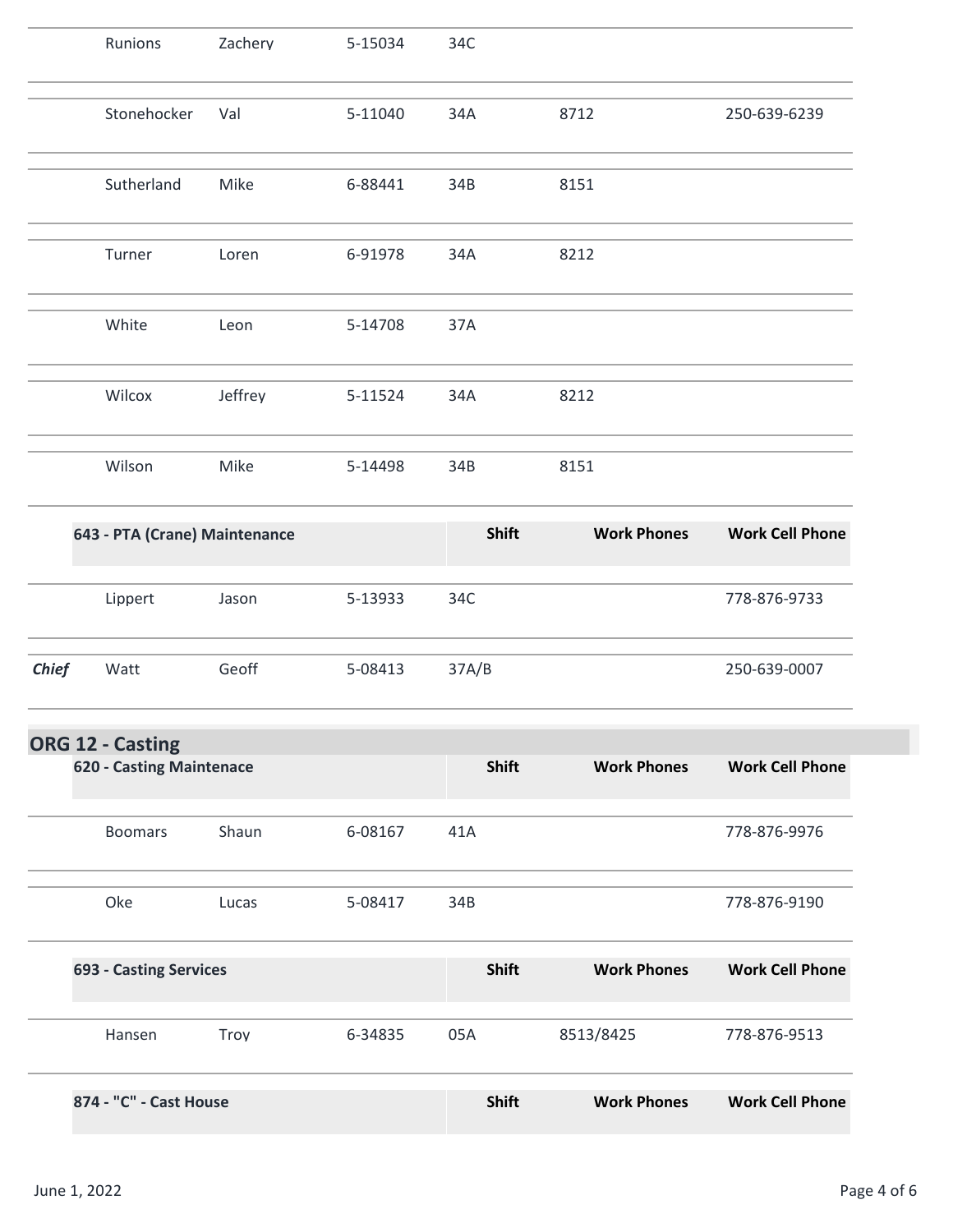|              | <b>Byrne</b>                   | Brady (Austin) | 6-11841 | 34B           | 8478               |                        |
|--------------|--------------------------------|----------------|---------|---------------|--------------------|------------------------|
|              | 875 - "B" Area Casting         |                |         | Shift         | <b>Work Phones</b> | <b>Work Cell Phone</b> |
|              | Jenster                        | Chris          | 5-14687 | 34C           |                    |                        |
|              | Torres                         | Jeremy         | 5-14726 | 34A           |                    |                        |
|              | ORG 13 - Carbon                |                |         |               |                    |                        |
|              | 123 - Anode Bake Furnace (ABF) |                |         | Shift         | <b>Work Phones</b> | <b>Work Cell Phone</b> |
|              | DeMedeiros                     | Paulo          | 6-19799 | 34C           | 8571               |                        |
|              | Mendoza                        | Julius         | 5-09084 | 34C           | 8571               |                        |
|              | Wilson                         | Jason          | 6-97214 | 34D           | 8151               | 250-639-0388           |
|              | 125 - Anode Rodding Shop (ARS) |                |         | Shift         | <b>Work Phones</b> | <b>Work Cell Phone</b> |
|              | Bangay                         | Troy           | 5-08520 | 34C           | 8553               |                        |
|              | Besler                         | Jason          | 5-13990 | 34B           |                    |                        |
|              | Ito                            | Derek          | 6-41346 | 34B           |                    |                        |
|              | 627 - Carbon Maintenance       |                |         | Shift         | <b>Work Phones</b> | <b>Work Cell Phone</b> |
|              | Plante                         | Paul           | 5-09614 | 39A           | 8171               |                        |
| <b>Chief</b> | Shaw                           | Adam (John)    | 5-09165 | 10's Mon-Thur |                    | 250-407-3095           |
|              |                                |                |         |               |                    |                        |